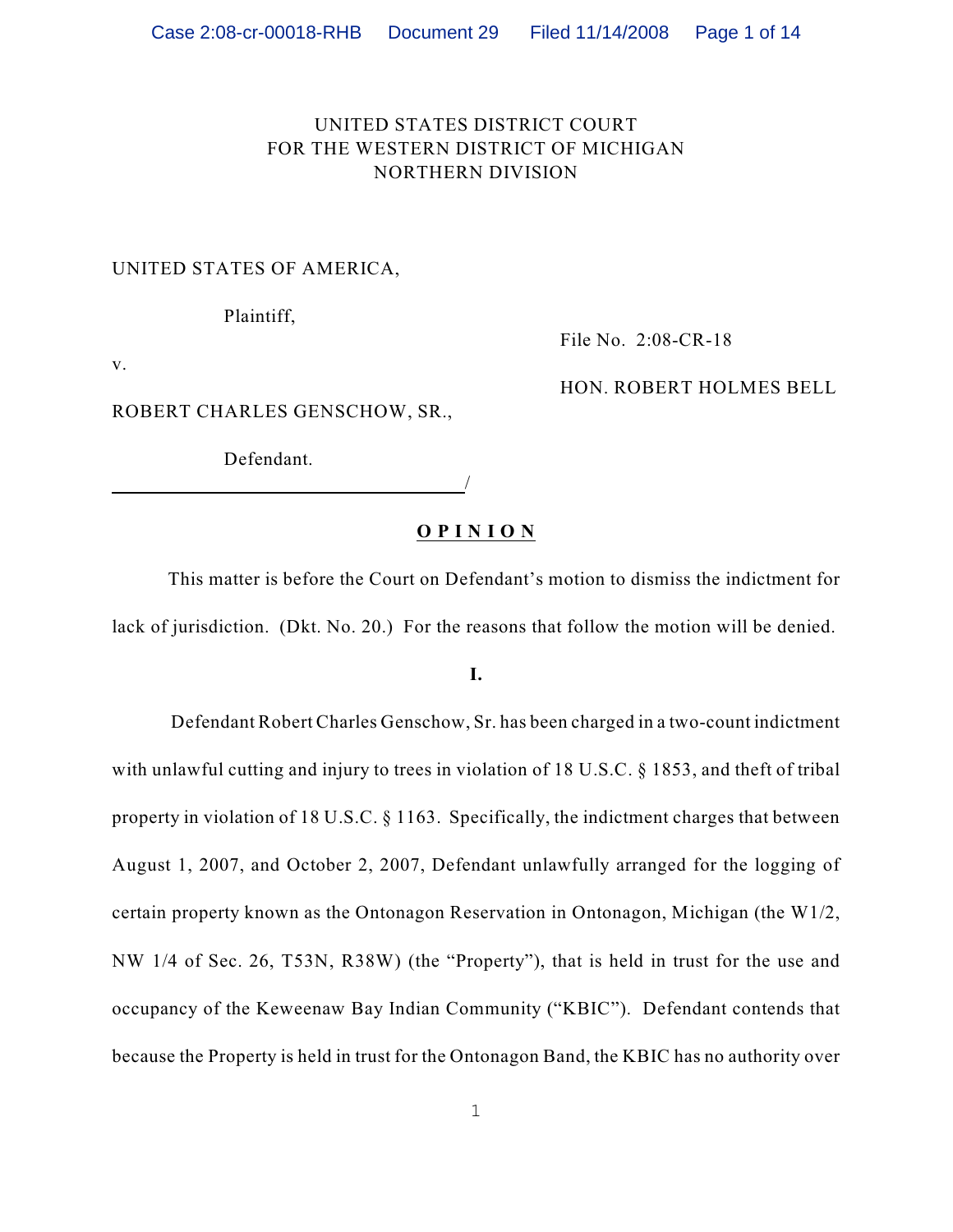the Property, and that accordingly the indictment is defective, the Court lacks jurisdiction, and the indictment should be dismissed.

The relevant historical documents are before the Court in Joint Exhibits A through S, and are undisputed. The dispute comes in how to interpret the historical documents and what legal conclusions can be drawn from them.

In the 1854 Treaty with the Chippewa, the Chippewas of Lake Superior ceded certain lands to the government, in exchange for lands held apart for them. The L'Anse, Vieux De Sert, and Ontonagon bands all received reservation lands under the Treaty. (Ex. N, 1854 Treaty, Art. 2, 1st, 6th.)

Antoine Jocco or Menogezhick received an allotment to the Ontonagon Reservation Property in 1875. In 1912 he relinquished his allotment to the Property because he received an allotment of land on the Bad River Reservation. (Ex. I, Jocco Aff.) The Secretary of the Interior accepted Jocco's relinquishment of his allotment to the Property and ordered his allotment to the Property cancelled on July 12, 1912. (Ex. J.)

In 1935 the L'Anse, Lac Vieux Desert, and Ontonagon Bands of Chippewa Indians were involved in discussions with the Department of the Interior ("DOI") regarding their desire to organize and be recognized as the Keweenaw Bay Indian Community ("KBIC") pursuant to Section 16 of the Indian Reorganization Act of 1934 ("IRA"), 25 U.S.C. § 476. On December 2, 1935, Peru Farver, a DOI Field Agent, advised J. C. Cavill, Chairman of the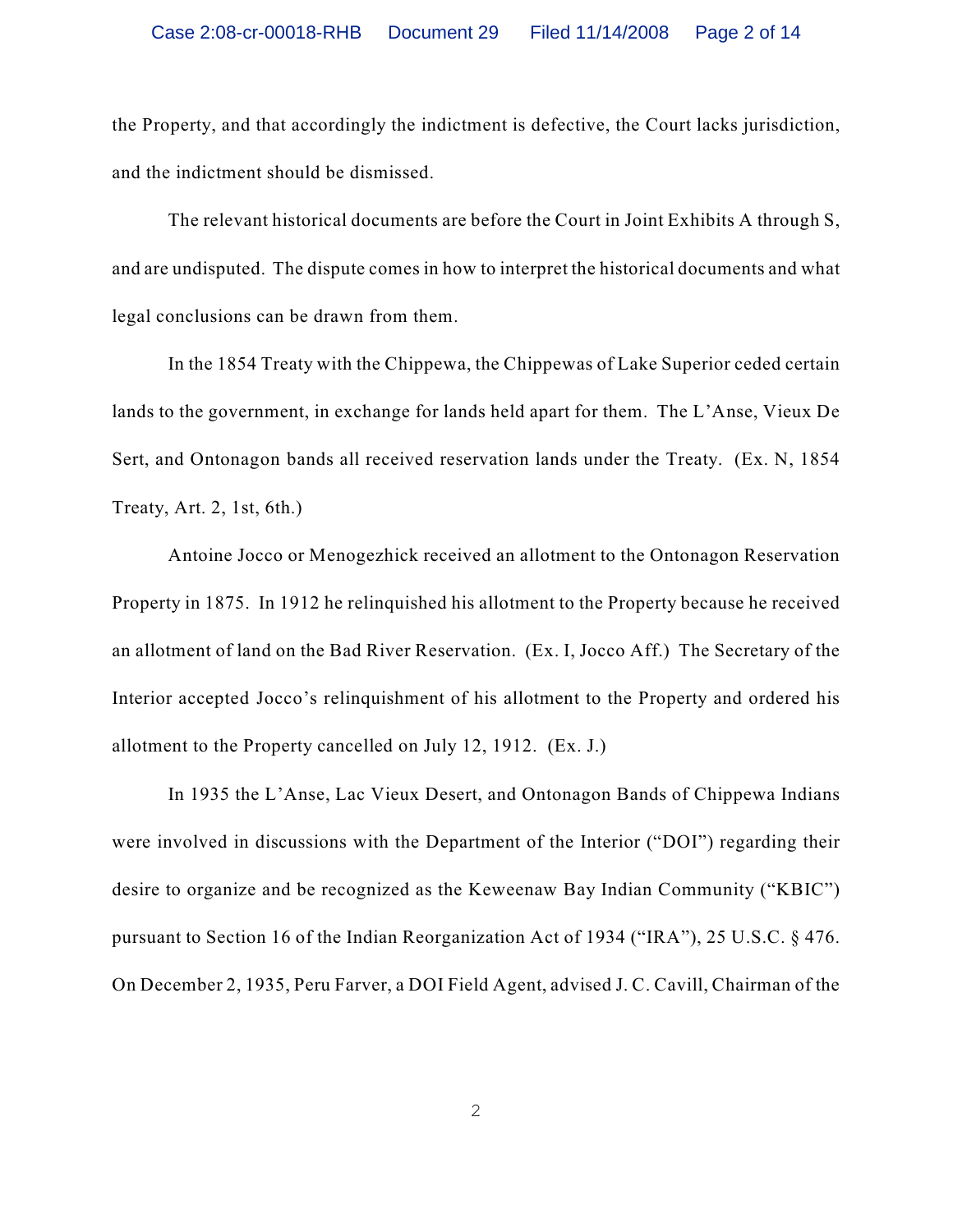KBIC Constitution Committee, that the Ontonagon Band was included in the proposed KBIC

"because the Ontonagon Reservation no longer exists":

There are only a few scattered pieces of Indian land left within the confines of the original reservation, and it is understood only one Indian family resides there. Most of the Ontonagon band now being located at L'Anse, and affiliated with the L'Anse people.

(Ex. D, Farver Letter of 12/2/1935.)

On December 9, 1935, Government Field Clerk E.J. Warren sent a letter to Cavill

describing the status of the Ontonagon Reservation as follows:

[W]hile the Ontonagon Reservation has always been spoken of and designated as a separate reservation the fact is the only thing that ever really took place on the Ontonagon reservation was the allotting of land in severalty to certain Indians – those living on the territory. No village or reservation was ever established at that point in recent years. Most of the lands were sold, and today only a few of the original allotments, inherited land, are still intact and unsold. No Indians now reside upon the Ontonagon Reservation and only one or two reside in that section of the country.

(Ex. E, 12/9/1935 letter from E.J. Warren, incorporated in the 12/23/1935 memo from

Charlotte T. Westwood, DOI Assistant Solicitor, to the Comm'r of Indian Affairs.)

On June 15, 1936, William Zimmerman, Assistant Commissioner of Indian Affairs, sent a letter advising Cavill that Article I of the proposed KBIC Constitution, relating to territory, should omit the words "and to any restricted land remaining on the Ontanagon Reservation" because "it appears that all of the Indians of the Ontanagon Band actually live on the L'Anse Reservation." (Ex. F, 6/15/36 letter from Zimmerman to Cavill.)

While there are a number of members of the Ontanagon Band who have allotments on the Ontanagon Reservation it is not believed that the tribe could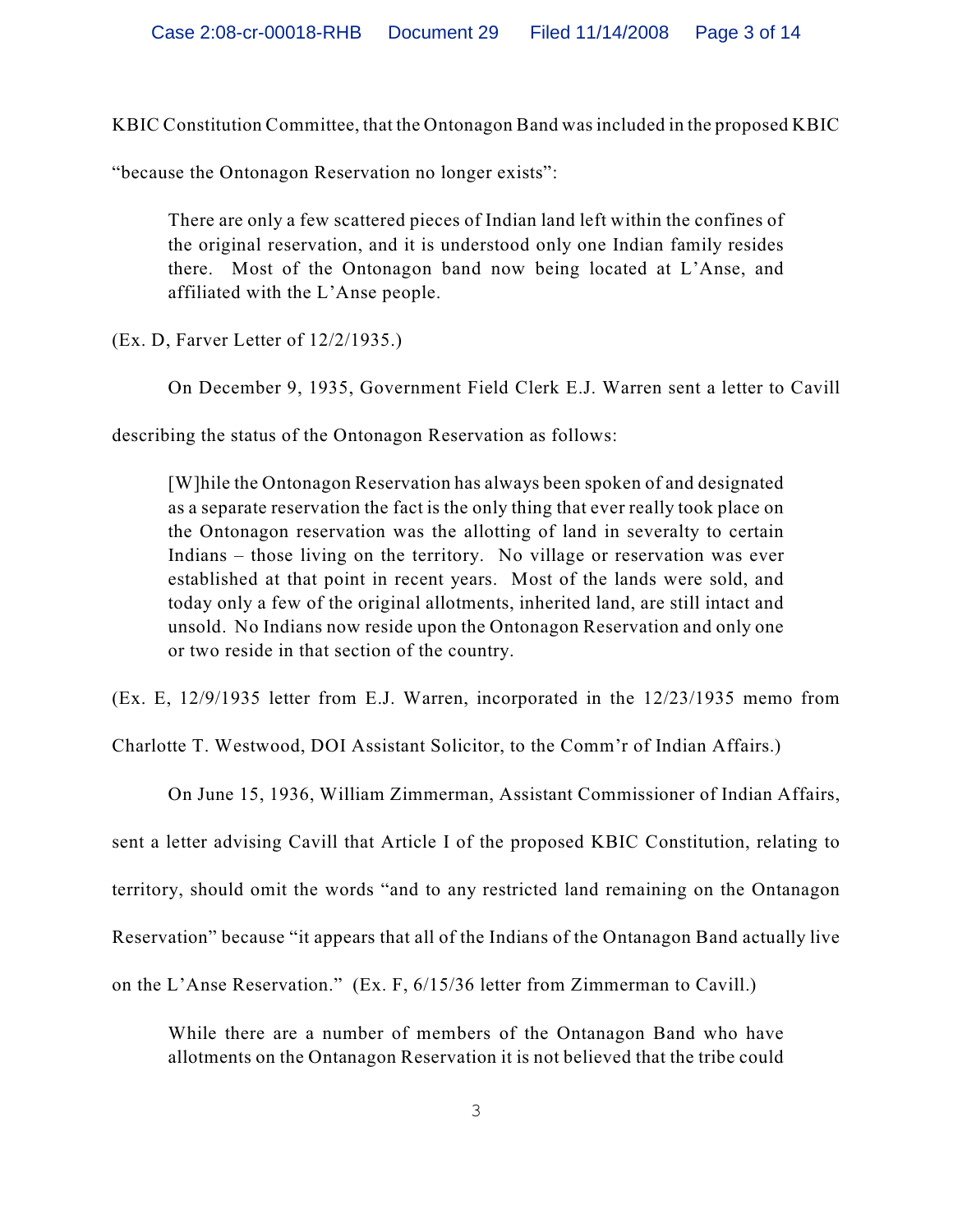legally exercise jurisdiction over such land. Where several tribes are organizing to form one tribal body it is provided by the Reorganization Act that such tribes must reside on one reservation. The allotted lands of the Ontanagon Indians could be made subject to the jurisdiction of the Keweenaw Bay Indian Community if the individual owners, with the consent of the Secretary of the Interior, were to convey them to the Keweenaw Bay Indian Community in accordance with the provisions of section 4 of the Indian Reorganization Act. . . . The omission of reference to the restricted land remaining on the Ontanagon Reservation should not be interpreted as preventing the Community from subsequently acquiring jurisdiction over such land.

(*Id.* ¶ 2.) Zimmerman also indicated that the word "Ontonagon" should be omitted from

Article VII section 1 because "the community has jurisdiction only over the lands included

within the L'Anse Reservation." (*Id.* ¶ 15.)

The Constitution of the KBIC was adopted in December 1936. The preamble to the

Constitution provides in part:

We, the L'Anse, Lac Vieux Desert and Ontonagon Bands of Chippewa Indians **residing within the original confines of the L'Anse Reservation**, . . . . do ordain and establish this Constitution and By-laws for our community which shall be known as the Keweenaw Bay Indian Community.

(Ex. C, KBIC Const., Preamble (emphasis added).) Article I of the KBIC Constitution provides that "[t]he territorial jurisdiction of this Constitution shall embrace the land within **the original boundary lines of the L'Anse Reservation** . . . and any and all future additions of land acquired within or without said boundary line by the Secretary of the Interior or by the Tribe . . . ." (*Id.* at art. I (emphasis added).) Article II provides that the membership of the KBIC consists of "[t]he bona fide enrolled members of the L'Anse, Lac Vieux Desert and Ontonagon Bands of Chippewa Indians as shown on any of the allotment rolls of the L'Anse,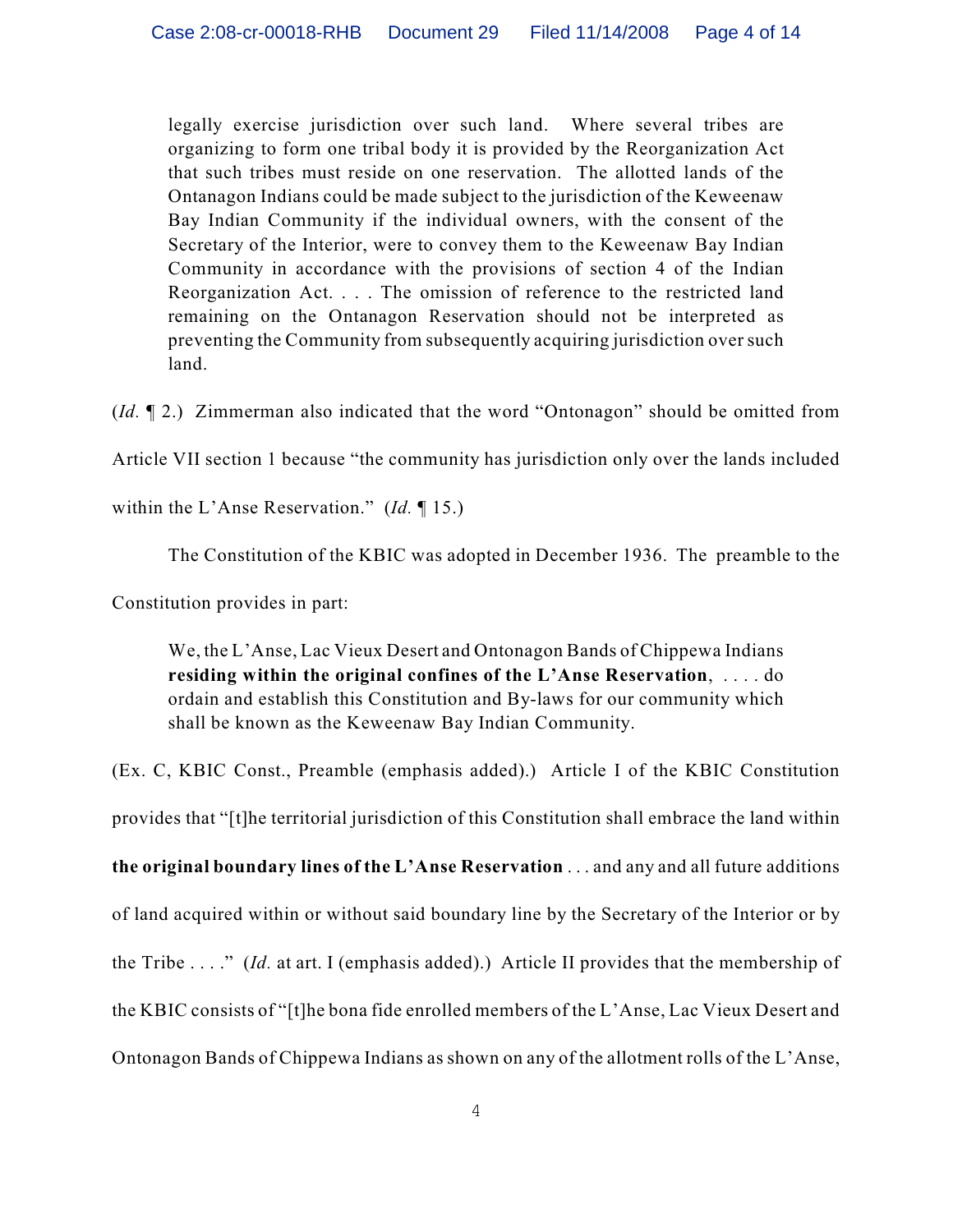Lac Vieux Desert, and Ontonagon Reservations, and their descendants **who were residing within the limits of the L'Anse Reservation** of June 1, 1934." (*Id.* at art. II, § 1(a) (emphasis added).) Article VII provides that tribal lands include "[t]he unalloted lands of the Community and all lands which may **hereafter be acquired** by the Community or by the United States in trust for the Community shall be held as tribal lands . . . ." (*Id.* at Art. VII, § 2 (emphasis added).)

In 1971, the Acting Area director of the Great Lakes Region of the Bureau of Indian Affairs ("BIA"), sent a memorandum to the Superintendent of the Great Lakes Agency regarding the status of tribal land on the Ontonagon Reservation that had reverted to tribal ownership when allotments had been cancelled. (Ex. Q, 6/22/1971 memo.) The Acting Area Director indicated that it appeared to him that the 160 acres of tribal land remaining in trust on the Ontonagon Reservation "is not a part of or within the jurisdiction of the Keweenaw Bay Community. It is in effect an unorganized tribe but independent from all other existing groups." However, he requested input from the Superintendent on this issue and requested verification of the title status of this property from the Titles and Records Section. (*Id.*)

On July 21, 1971, the Titles and Records Section of the BIA issued a Title Status Report indicating that the Property was held in trust for the Ontonagon Band of Chippewa Indians. (Ex. J.) Although the Title Status Report shows ownership of the Property in the name of the Ontonagon Band, it assigns the Property a Reservation Code of 476, which is the tribal code for "Ontonagon, Keweenaw Bay." (Ex. K.)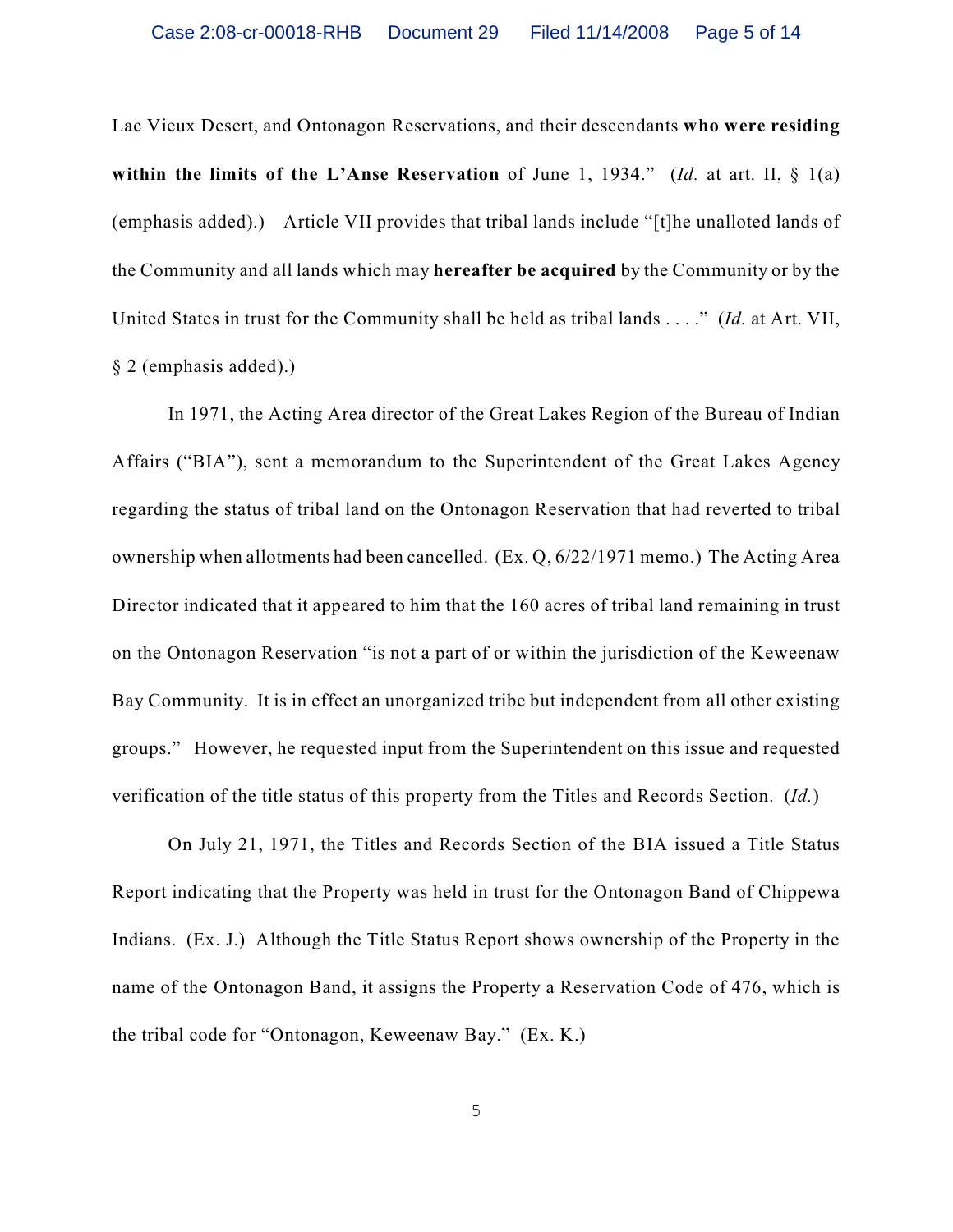In 1975 heirs of Joseph Chossa who claimed an interest in Chossa's allotment on the Ontonagon Reservation, sought information from the BIA on how to organize the Ontonagon Band of Chippewa Indians. (Ex. L.) The BIA responded that "[t]he only Ontonagon Band of which we are aware is organized together with the L'Anse and Lac Vieux Desert Bands to make up the Keweenaw Bay Indian Community." (Ex. M.)

On January 28, 1992, DOI Field Solicitor Mark Anderson issued an opinion concluding that the public domain allotments within the Ontonagon reservation were **not** subject to the jurisdiction of the KBIC because the KBIC constitution limits the exercise of tribal power to lands within the L'Anse reservation boundaries. (Ex. P, Anderson letter of 1/28/92.) According to Anderson, the land at issue was not acquired after the adoption of the KBIC constitution. (*Id*.)

In 1997 Defendant Robert Genschow Sr. (Lone Wolf, Tribal Chairman) and Michael Chossa (Young Buck, Election Board Chairman) certified that the Constitution of the Ontonagon Band of Lake Superior Chippewa had been ratified by a unanimous vote of all qualified voters of the Ontonagon Band of Lake Superior Chippewa. (Dkt. No. 27, Def.'s Supplemental Filing, Attach. 1.)

On July 2, 2004, in response to an inquiry as to who had authority to approve a lease of lands held in trust for the Ontonagon Band, DOI Field Solicitor Priscilla A. Wilfahrt noted that the title status report indicated that title is held by the United States in trust for the Ontonagon Band, but that the Ontonagon Band was not named on the list of recognized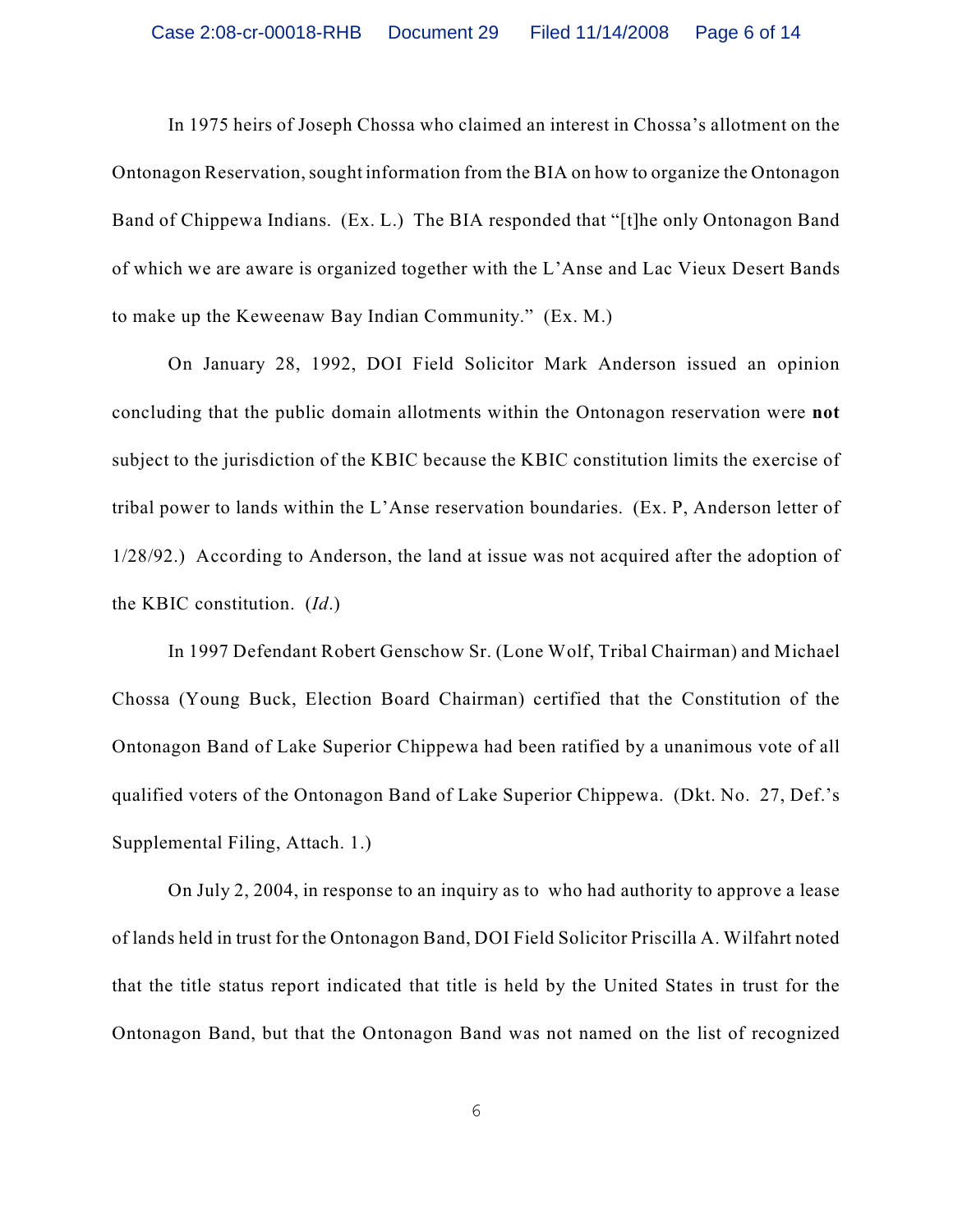tribes. 68 Fed. Reg. 68180 (December 5, 2003). She gave the following opinion regarding

the status of the Ontonagon trust property:

Our files indicate that the Ontonagon Band of Indians voted to organize with the L'Anse Chippewa Indians to form the Keweenaw Bay Indian Community. See, Constitution and Bylaws of the Keweenaw Bay Indian Community, Preamble. Thus, the property held for the Ontonagon Band, since it no longer exists, should be deemed to be held by the Keweenaw Bay Indian Community.

(Ex. B, Wilfahrt 7/2/04 Letter). She stated that the January 28, 1992, opinion from the

Solicitor's office did not bar the KBIC from exercising control over the property:

[T]he Keweenaw Bay Indian Community acting in a proprietary capacity could execute a lease for this property whether or not it may exercise regulatory jurisdiction over the property. As the successor in interest to the property of the Ontonagon Band [the KBIC] has the rights of any property owner to manage and control the use of its property. These rights are independent of its regulatory authority as a sovereign entity.

(*Id.*) Although it was not necessary to her decision, Wilfahrt added that she did not read the

1992 opinion to preclude the KBIC from exercising regulatory authority over the property

because the property was acquired by the Secretary for the KBIC in 1971 when the individual

allotments were canceled and title was taken in trust in the name of the Ontonagon Band.

 $(Id.)^1$ 

Wilfahrt acknowledged that she had no explanation for why the property was taken <sup>1</sup> in trust in the name of the Ontonagon Band when it was no longer in existence:

Our file does not reveal why title was denominated this way since by 1971 the Ontonagon Band had already organized as part of the Keweenaw Bay Indian Community and no longer existed as independent recognized tribal entity. Denomination of title in this fashion created the legal anomaly that the United States purported to hold land in trust for a nonexistent entity, with the equally (continued...)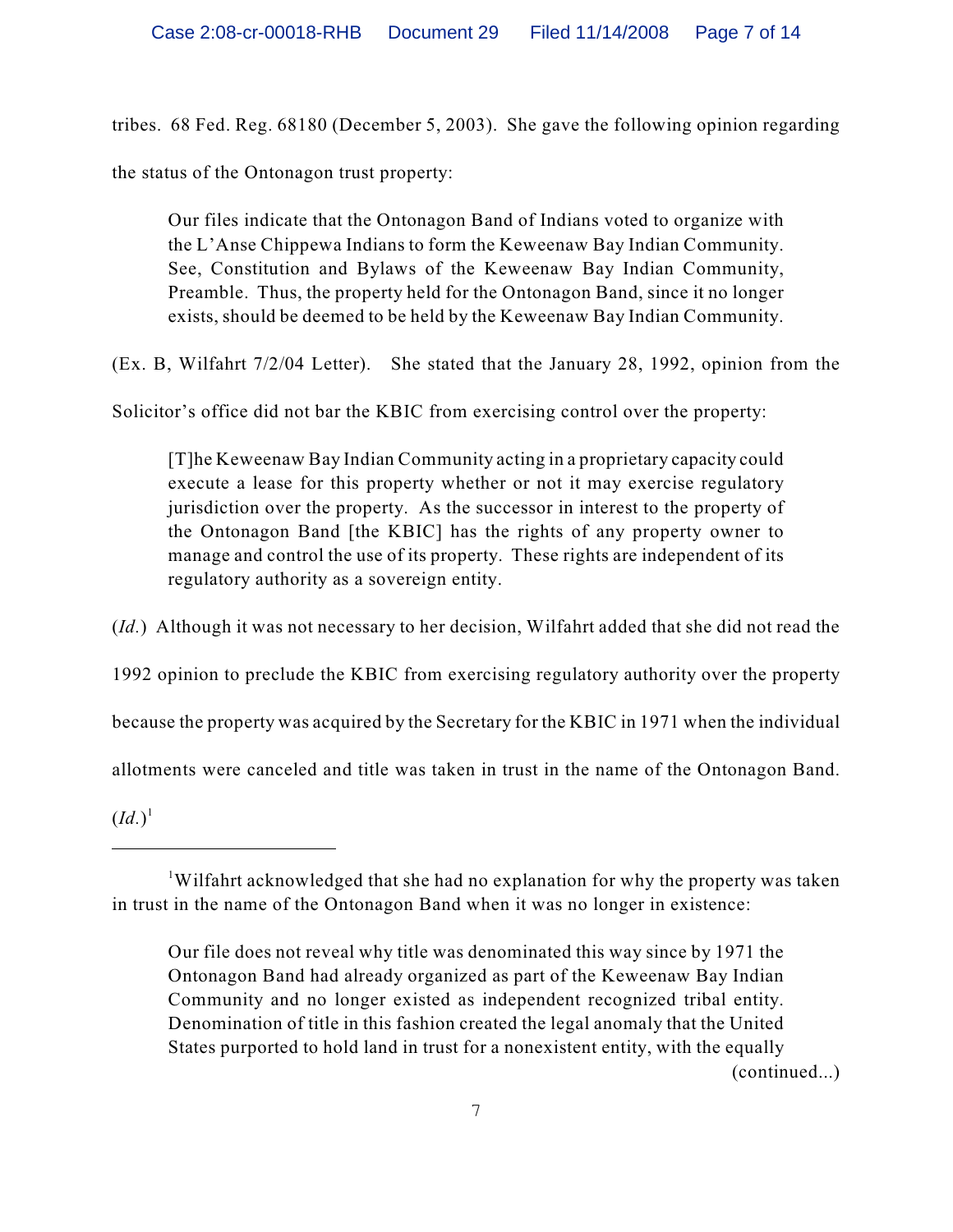On May 28, 2008, BIA Realty Officer Esther M. Thompson made the following certification regarding the Property:

Said parcel was initially held in the name of the Ontonagon Band of Chippewa Indians pursuant to the Treaty with the Chippewa, 1854. Parcel was allotted to Me No ge zhick (aka: Antoine Jocco) via restricted fee patent, dated July 19, 1875. Said allotment was cancelled July 12, 1912 due to the allottee receiving a second allotment in Wisconsin. Ownership of the allotment then reverted to the "Ontonagon Band" which is now under the jurisdiction of the Keweenaw Bay Indian Community per Field Solicitor's Opinion dated July 2, 2004.

(Ex. O.)

## **II.**

Defendant contends that because the historical documents unequivocally show that the Ontonagon Reservation Property was not included in the lands that made up the KBIC, the KBIC has no jurisdiction to complain about his activities on the Property.

In response, the government contends that when the DOI accepted the constitution of the newly formed KBIC in 1936, the Ontonagon Band ceased to exist as a separate entity. As a result, the government contends that any property held in trust for the Ontonagon Band would necessarily come under the control of the federally recognized entity, the KBIC.

It appears that when the KBIC was formed, contrary to the assumptions of the DOI, not all of the Ontonagon Reservation was in fact held in allotments or sold. There was at

(*Id.*. at fn.1.)

 $\cdot$ <sup>1</sup>(...continued)

anomalous result that no one could use or benefit from the trust. To avoid such a ridiculous result it is reasonable to assume that the successor in interest to the Ontonagon Band was the intended beneficiary of the trust.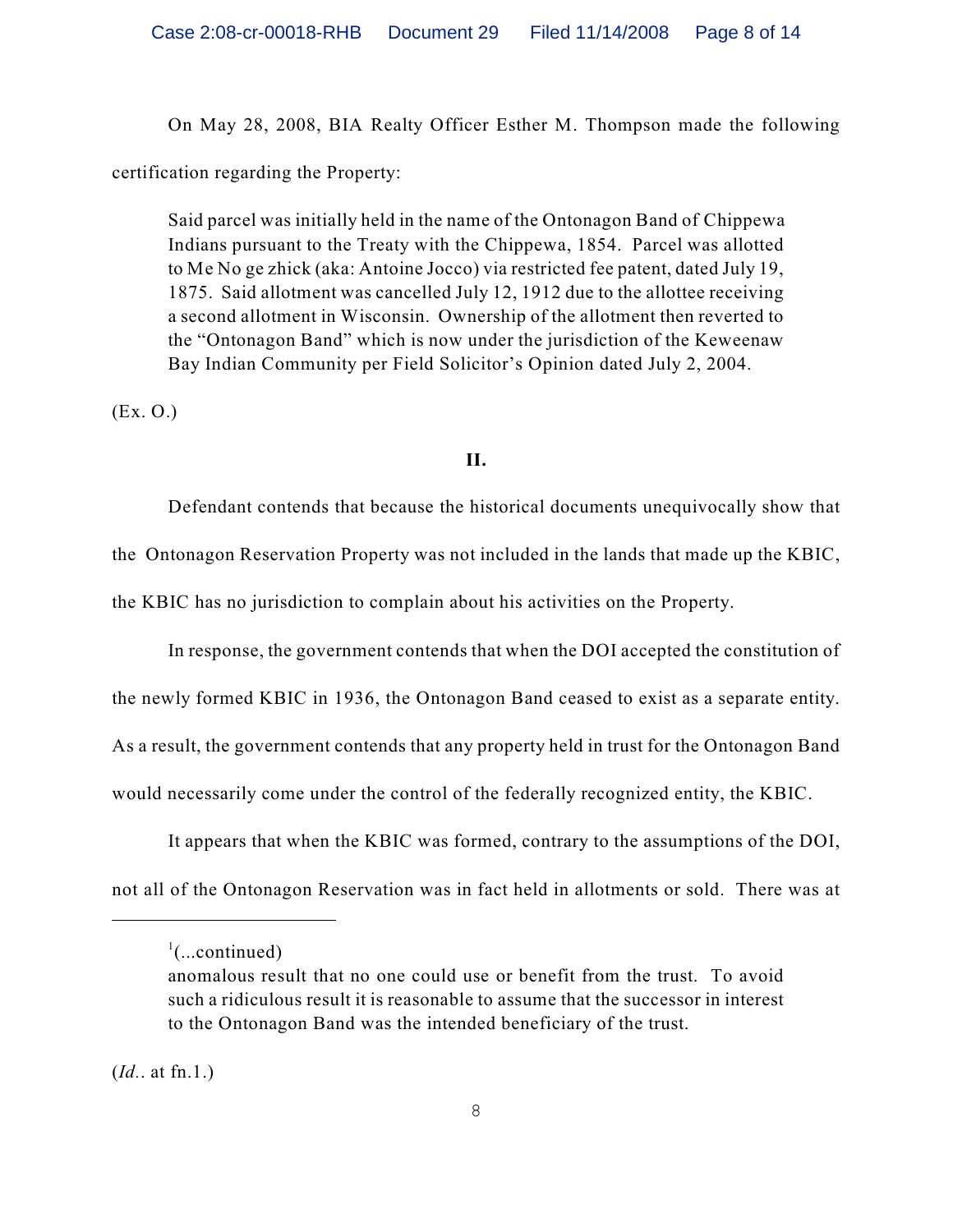least one parcel, the Property at issue in this case, that was held by the government in trust for the Ontonagon Band. Even if the government was aware of this Property, it appears that Property would nevertheless not have been made a part of the territorial jurisdiction of the KBIC because, according to the BIA, "[w]here several tribes are organizing to form one tribal body it is provided by the Reorganization Act that such tribes must reside on one reservation." (Ex. F 1-2.)

Although the KBIC Constitution describes its territorial jurisdiction as also embracing "future additions of land" acquired by the Secretary of the Interior or the Tribe, (KBIC Const., art. I), the Court is puzzled by the suggestion in the Field Solicitor's July 2004 opinion that the Property is after-acquired property within the meaning of the KBIC constitution. This finding was not necessary to the opinion on the issue of leasing and it directly contradicts the Field Solicitor's January 1992 opinion that the Ontonagon Property is not after-acquired property. Moreover, this finding is based upon the assumption that the Property was acquired by the Secretary in 1971. In fact, the Property came back into trust in 1912, before the formation of the KBIC, which explains why title is in the name of the Ontonagon Band. Accordingly, the Court is reluctant to adopt the Field Solicitor's opinion that the Property is after-acquired property within the territorial jurisdiction and regulatory authority of the KBIC as a sovereign entity.<sup>2</sup>

<sup>&</sup>lt;sup>2</sup>As explained in more detail below, the Court does not disagree with the Field Solicitor's opinion that the KBIC, as the successor in interest to the Ontonagon Band, has the proprietary rights of a property owner to manage and control the use of the Ontonagon (continued...)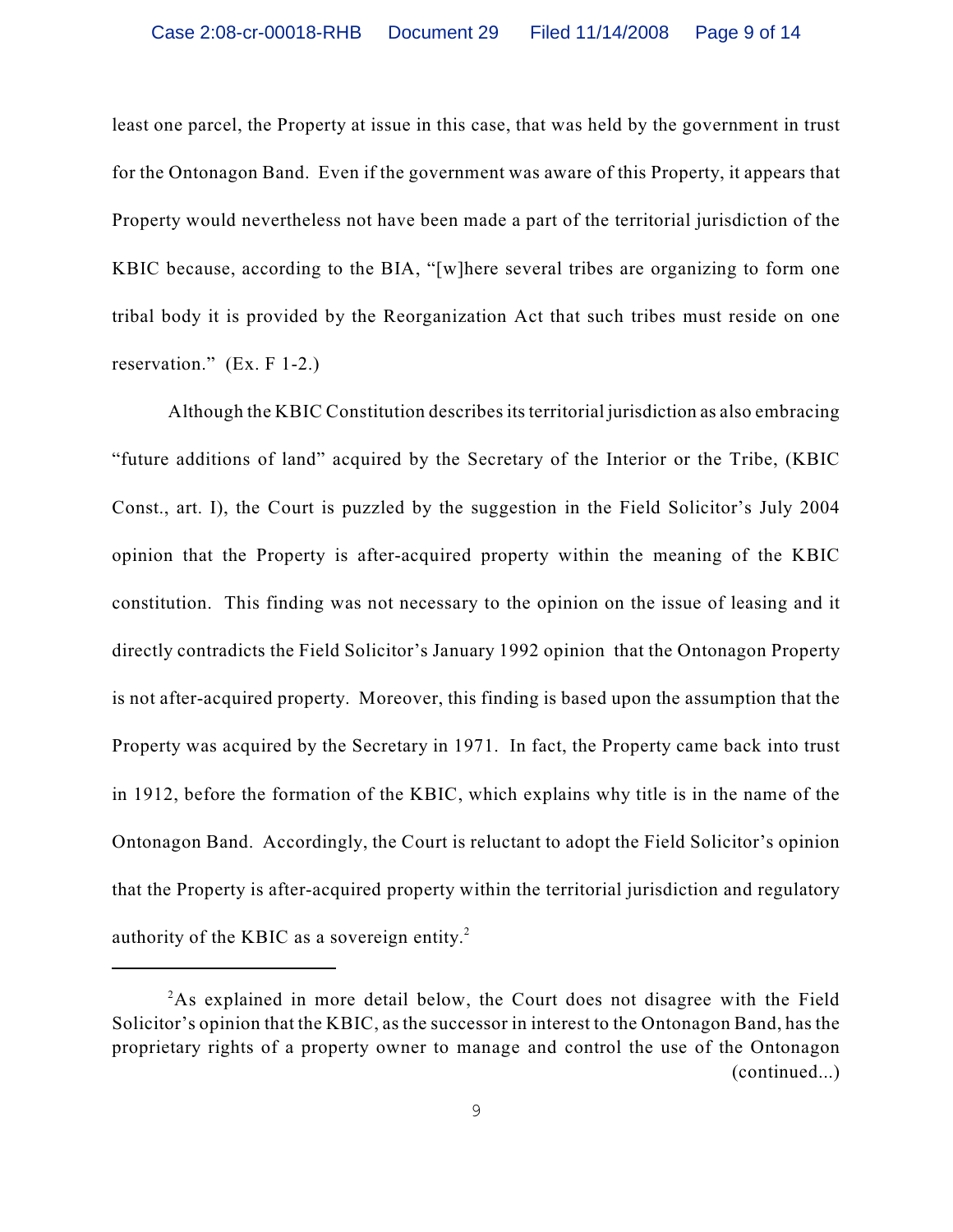Nevertheless, even if the KBIC does not have regulatory jurisdiction over the Ontonagon Property, there is no dispute that the federal government retains the fee title to reservation lands and that it holds the property in trust for the benefit of the tribe. *See generally Idaho v. United States*, 533 U.S. 262 (2001) (holding that the federal government held submerged reservation lands in trust for the Coeur d'Alene Tribe); *United States v. Mitchell*, 463 U.S. 206, 226 (1983) (holding that the government had fiduciary obligations in the management and operation of Indian lands and resources). The statutes Defendant is charged with violating recognize and reflect the government's fiduciary duty to protect trust lands and resources. For example, Count I alleges tree cutting in violation of 18 U.S.C. § 1853. This statute applies to "any Indian reservation, or lands belonging to or occupied by any tribe of Indians under the authority of the United States, or any Indian allotment while the title to the same shall be held in trust by the Government . . . ." *Id.* Count II alleges theft from an Indian tribal organization in violation of 18 U.S.C. § 1163. This statute applies to property "belonging to any Indian tribal organization or intrusted to the custody or care of any officer, employee, or agent of an Indian tribal organization." *Id.*

Defendant does not dispute the government's jurisdiction to prosecute the crimes charged under these statutes. Defendant nevertheless contends that the Indictment is defective because both counts allege that the Property is held in trust by the government for

 $2$ (...continued) Reservation Property.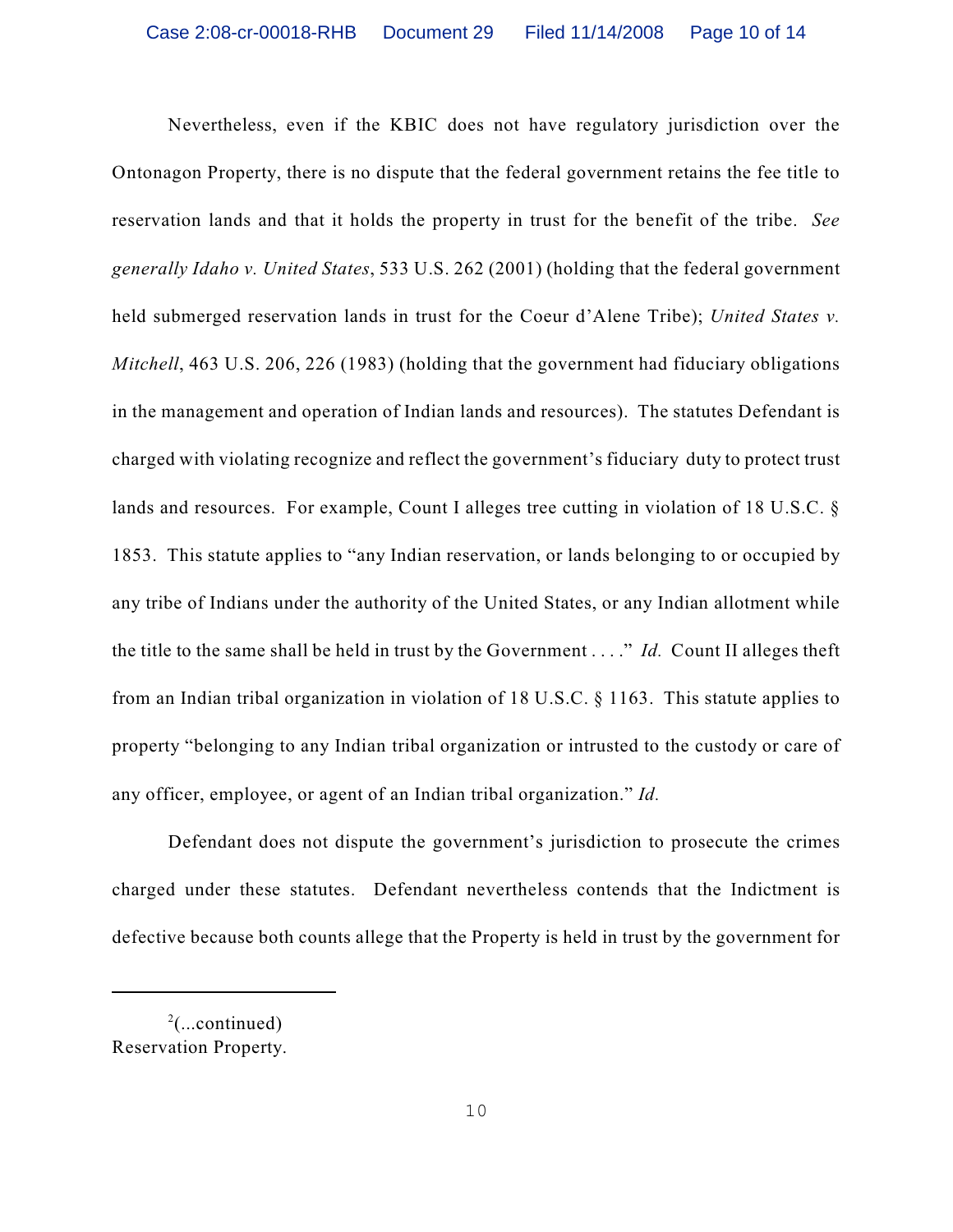the KBIC. Defendant contends that this allegation is incorrect because the Property belongs to and is for the use of the Ontonagon Band, not the KBIC. He contends that as a descendent of one of the members of the Ontonagon Band who did not become a member of the KBIC, and as the elected chief of the present day Ontonagon Band, he has the right to use the Property.

Defendant's argument is not supported by the facts or the law. Although the Property was taken in trust for the Ontonagon Band, the majority of the Ontonagon Band organized to form the KBIC. The historical evidence provides that as of 1935 most of the Ontonagon Band was located at L'Anse and affiliated with the L'Anse people, that either one or no families resided on the Ontonagon Reservation, and that only one or two resided in that section of the country. (Ex. D, E.) While it was understood that there were other members of the Ontonagon Band who were not covered by the 1936 KBIC constitution, those Ontonagon Indians were not recognized as a separately organized tribe in 1936 nor have they been recognized as a tribe since that date. *See* 73 Fed. Reg. 18553-01 (April 4, 2008) (List of Federally Recognized Tribes).

Tribal property interests belong to the tribe as a community or political body rather than to the individual members. *United States v. Jim*, 409 U.S. 80, 81 (1972); *Sizemore v. Brady*, 235 U.S. 441, 446-47 (1914); *The Cherokee Trust Funds*, 117 U.S. 288, 308 (1886). Accordingly, when the Ontonagon Band voted to join the KBIC, the government's fiduciary duty stayed with the political body of the Ontonagon Band, and the Property interests of the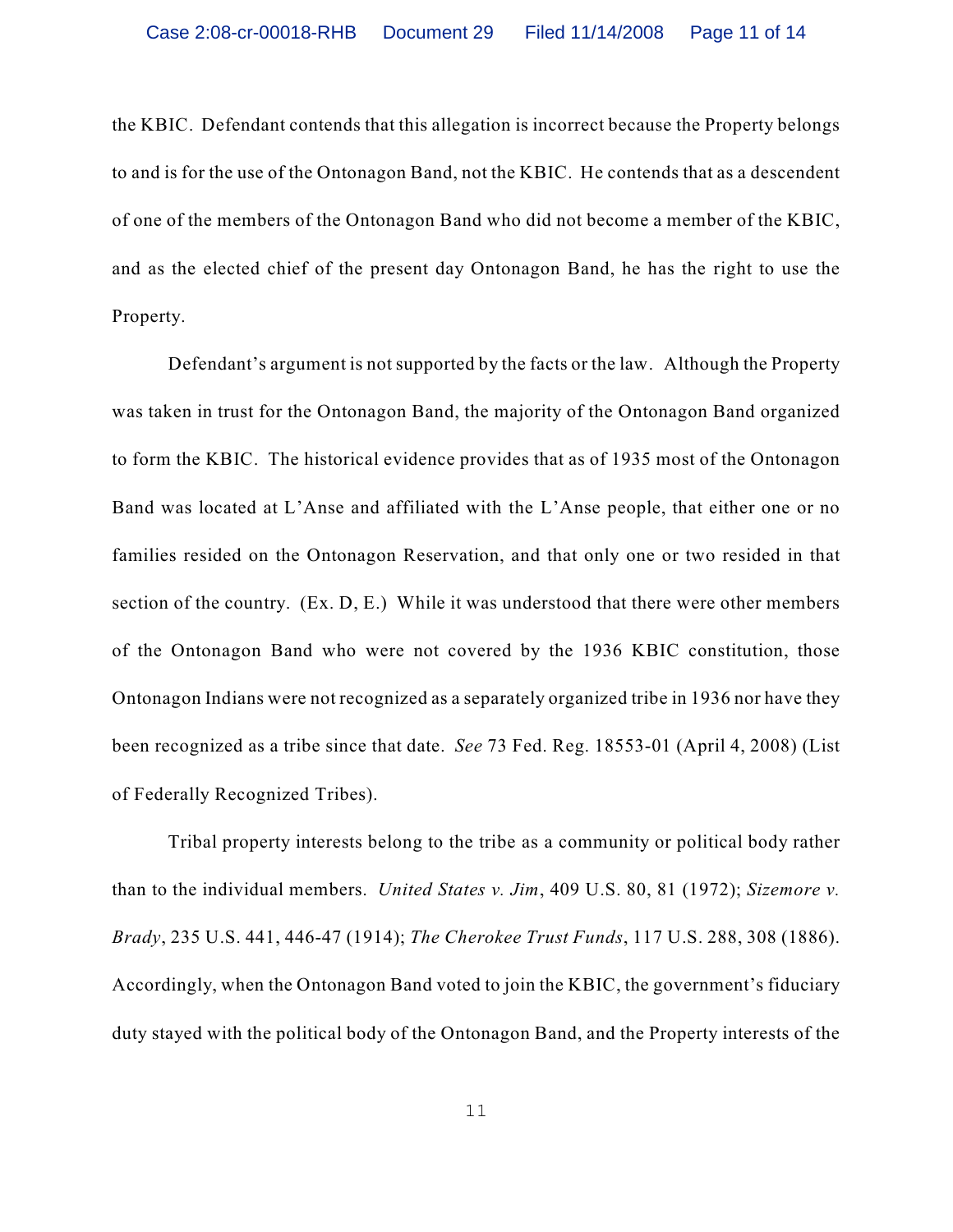Ontonagon Band became the property interests of the KBIC as successor in interest to the Ontonagon Band. The Indictment accordingly is not defective in charging that the Property is held in trust for the KBIC.

The only recognized Ontonagon Band as of the date of the Indictment was the Ontonagon Band that merged into the KBIC. Although Defendant claims to be the chairman of the present day Ontonagon Band of Lake Superior Chippewa, this band has not been recognized by the federal government. Defendant has not cited, and the Court is aware of no authority that would support Defendant's assertion that an unrecognized band can have any legal rights to property held in trust by the government for an Indian tribe.

BIA regulations establish the procedure for obtaining federal acknowledgment and recognition of Indian groups as Indian tribes. 25 C.F.R. § 83.1-83.13 (2008). "Acknowledgment of tribal existence by the Department is a prerequisite to the protection, services, and benefits of the Federal government available to Indian tribes by virtue of their status as tribes." 25 C.F.R. § 83.2. In *United Tribe of Shawnee Indians v. United States*, 253 F.3d 543 (10th Cir. 2001), an Indian group sought a judicial ruling that it was a recognized tribe by virtue of the fact that its members were descendants of a tribe whose sovereignty had been recognized in an 1854 Treaty. The Tenth Circuit rejected the request for recognition because the group had not obtained recognition from the BIA. The Court observed that although the 1854 Treaty and the decision in *The Kansas Indians*, 5 Wall. 737, 72 U.S. 737, 756 (1866), recognized the sovereignty of the Shawnee Tribe in the nineteenth century, those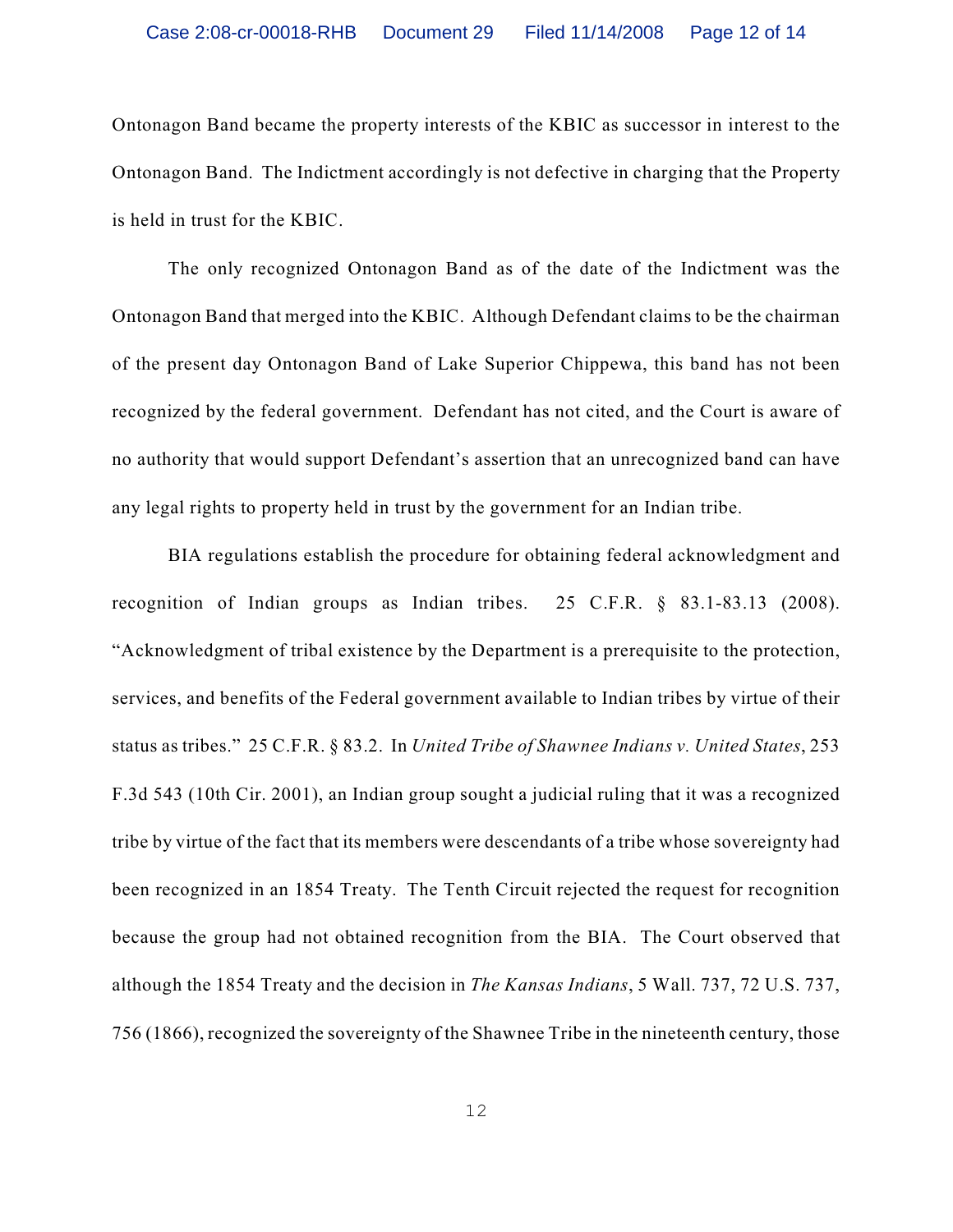events without more did not speak to the status of the tribe today. 253 F.3d at 548. "The BIA has been delegated the authority to determine whether recognized status should be accorded to previously unrecognized tribes." *Id.* at 549. The Tenth Circuit required the plaintiff to exhaust its administrative remedies before the BIA before seeking judicial review. *Id.* at 551.

The purpose of the regulatory scheme set up by the Secretary of the Interior is to determine which Indian groups exist as tribes. 25 C.F.R. § 83.2. That purpose would be frustrated if the Judicial Branch made initial determinations of whether groups have been recognized previously or whether conditions for recognition currently exist.

*Id.* (quoting *James v. United States Dep't of Health and Human Serv*., 824 F.2d 1132, 1137 (D.C. Cir.1987)). *See also Burt Lake Band of Ottawa and Chippewa Indians v. Norton*, 217 F. Supp.2d 76, 79 (D.D.C. 2002) ("historical recognition by the Executive Branch does not allow a defendant to bypass BIA, even if the recognition occurred in a treaty.").

The government has not recognized any group other than the KBIC as the present day Ontonagon Band. Accordingly, records reflecting that the Property is held in trust for the Ontonagon Band must be understood to mean that the government holds the Property in trust for the KBIC.

The Court is satisfied that the government has jurisdiction to prosecute the crimes charged in the Indictment and that the Indictment is not defective for alleging that the Property is owned in trust for the KBIC. Accordingly, Defendant's motion to dismiss will be denied.